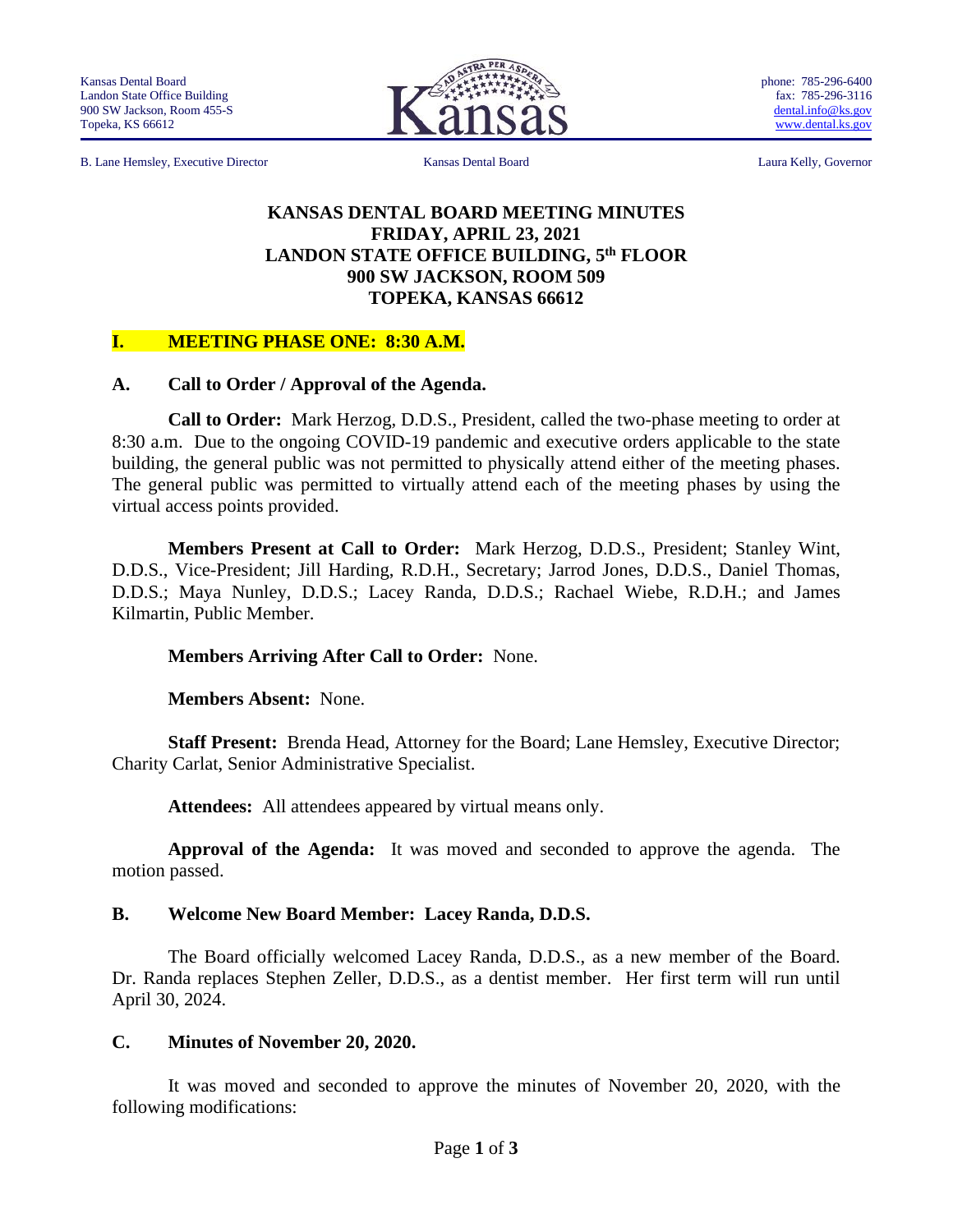In subparagraph A. (Call to Order / Approval of the Agenda), change the Vice-President role from Jarrod Jones, D.D.S., to Stanley Wint, D.D.S.

In subparagraph F. (Dental Assistant Supragingival Scaler Discussion: Rachael Wiebe, R.D.H.), change the regulatory citation from K.A.R. 71-6-6 to K.A.R. 71-6-3.

The motion passed unanimously.

# **D. Stipulation and Consent Orders.**

**1. Albert Mendez, D.D.S. (Case No. 17-85).** Mark Herzog, D.D.S., President, presented the Stipulation and Consent Order. It was moved and seconded to approve the Stipulation and Consent Order, a copy of which will be posted to the Board's website. The motion passed unanimously.

**2. Jeremy Knewtson, D.D.S. (Case No. 20-13).** Mark Herzog, D.D.S., President, presented the Stipulation and Consent Order. It was moved and seconded to approve the Stipulation and Consent Order, a copy of which will be posted to the Board's website. The motion passed unanimously.

# **E. President's Report: Dr. Herzog.**

**1. Recognition of Jarrod Jones, D.D.S., and Stanley Wint, D.D.S.** Mark Herzog, D.D.S., thanked Jarrod Jones, D.D.S., for his 8 years of hard work and dedicated service to the Board. Mark Herzog, D.D.S., further thanked Stanley Wint, D.D.S., for his 4 years of hard work and dedicated service to the Board.

**2. Statement of Substantial Interests (SSI).** The Board was reminded to file Statements of Substantial Interest on or before April 30, 2021.

# **F. Election of Officers (K.S.A. 74-1405).**

**1. President.** It was moved and seconded to nominate Mark Herzog, D.D.S. The motion passed unanimously.

**2. Vice-President.** It was moved and seconded to nominate Daniel Thomas, D.D.S. The motion passed unanimously.

**3. Secretary.** It was moved and seconded to nominate Jill Harding, R.D.H. The motion passed unanimously.

# **G. Transition to Meeting Phase Two.**

At the conclusion of Meeting Phase One, the Board welcomed Administrative Law Judge (ALJ) Loren F. Snell, Jr., J.D., from the Kansas Office of Administrative Hearings (OAH), to assist the Board with the formal adjudicative hearing in Meeting Phase Two.